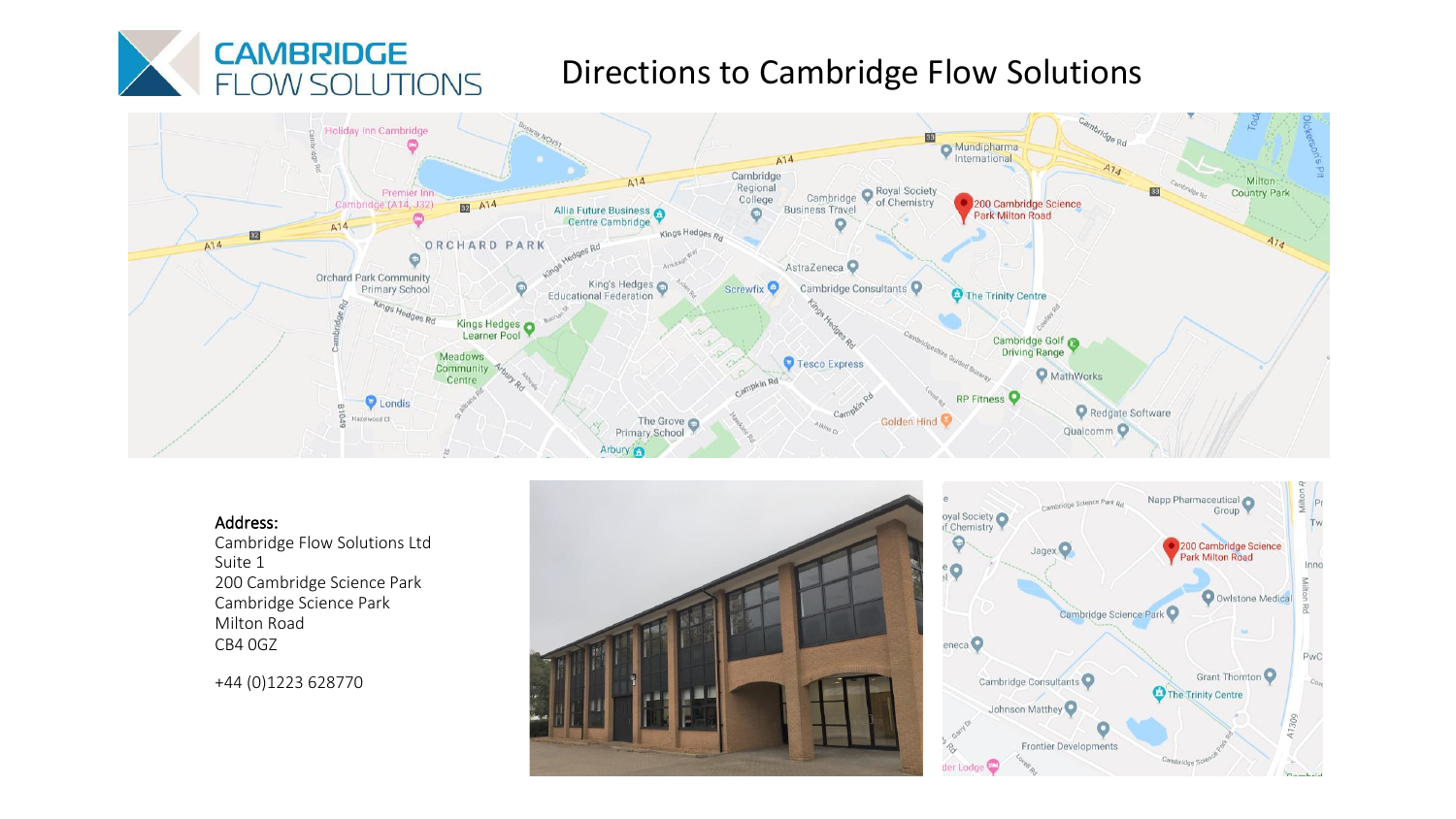## **By Road**

### From the A14

- Exit at Junction 33 and follow the signs for Cambridge
- The Science Park entrance is the first turning on your right.
- At the mini roundabout take the  $2^{nd}$  exit.
- Follow the road and take the  $3^{\text{rd}}$  left.
- 200 Science Park will be the  $1<sup>st</sup>$  building on your left.

# From the City Centre

- Follow signs for Milton onto Milton Road (A1309)
- The entrance to the Science Park will be on your left just before reaching the A14
- At the mini roundabout take the  $2^{nd}$  exit.
- Follow the road and take the  $3^{\text{rd}}$  left.
- The Bradfield Centre will be the  $1<sup>st</sup>$  building on your left.

If you require parking please arrange by contacting [admin@cambridgeflowsolutions.com](mailto:admin@cambridgeflowsolutions.com)

# **By Air**

London Stansted Airport is 24 miles away, the drive is 40 miles

- Take the M11 north
- At junction 14 follow sign for A14 (East).
- At the mini roundabout take the 2<sup>nd</sup> exit.
- Follow the road and take the  $3<sup>rd</sup>$  left.
- 200 Science Park will be the  $1<sup>st</sup>$  building on your left.

# **Transfers from Cambridge Station**

• This is the main station serving Cambridge. Depending on traffic, taxi journeys to the Park can take between 15 and 30 minutes. We recommend using the Guided Bus. As you exit the station, turn left, cross the road and you will see the stop facing you. A single fare to the park costs £2.60.

# **Transfers from Cambridge North**

• Free taxi service for commuters – Science Park provide a free taxi service to and from Cambridge North for commuters who work on the Park. Look for an 8 -seat grey metallic Ford with the Cambridge Science Park logo. The service operates weekdays from the station to the Park from 7am to 9.30am, and from the Park to the station from 4pm to 6.30pm picking up outside the Trinity Centre. The service operates at 15 minute intervals - last service leaves at 9.30am in the morning and at 6.30pm in the evening. No need to book. For more information email Prajina at [Prajina.Baisyet@cambridgeshire.gov.uk](mailto:Prajina.Baisyet@cambridgeshire.gov.uk)